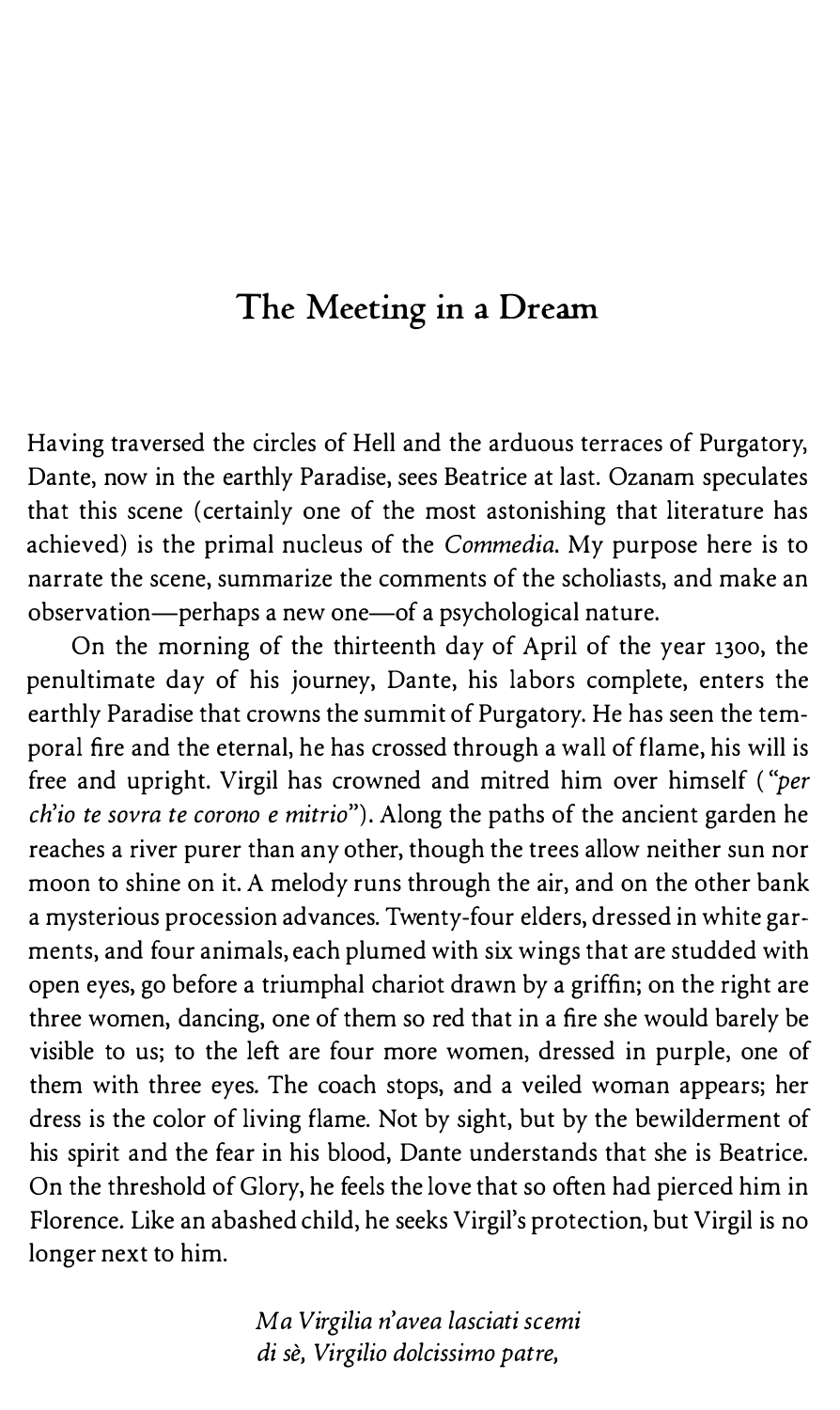## Virgilio a cui per mia salute die'mi.

[But Virgil had left us bereft/of himself, Virgil sweetest father,/Virgil to whom I gave myself for my salvation.]

Beatrice calls out his name imperiously. She tells him he should not be weeping for Virgil's disappearance but for his own sins. She asks him ironically how he has condescended to set foot in a place where man is happy. The air has become populated with angels; Beatrice, implacable, enumerates the errors of Dante's ways to them. She says she searched for him in dreams, but in vain, for he had fallen so low that there was no other means for his salvation except to show him the eternally damned. Dante lowers his eyes, mortified; he stammers and weeps. As the fabulous beings listen, Beatrice forces him to make a public confession. . . . Such, in my bad prose, is the aching scene of the first meeting with Beatrice in Paradise. It is curious, as Theophil Spoerri observes (Einführung in die Göttliche Komödie, Zurich, 1946): "Undoubtedly Dante himself had envisioned this meeting differently. Nothing in the preceding pages indicates that the greatest humiliation of his life awaits him there."

The commentators decipher the scene figure by figure. The four and twenty preliminary elders of Revelations 4:4 are the twenty-four books of the Old Testament, according to St. Jerome's Prologus Galeatus. The animals with six wings are the apostles (Tommaseo) or the Gospels (Lombardi). The six wings are the six laws (Pietro di Dante) or the dispersion of holy doctrine in the six directions of space (Francesco da Buti). The chariot is the universal Church; its two wheels are the two Testaments (Buti) or the active and the contemplative life (Benvenuto da Imola) or St. Dominic and St. Francis (Paradiso XII, 106-11) or Justice and Pity (Luigi Pietrobono). The griffin-lion and eagle-is Christ, because of the hypostatic union of the Word with human nature; Didron maintains that it is the Pope "who as pontiff or eagle rises to the throne of God to receive his orders and like a lion or king walks the earth with strength and vigor." The women who dance on the right are the theological virtues; those who dance on the left are the cardinal virtues. The woman with three eyes is Prudence, who sees past, present, and future. Beatrice emerges and Virgil disappears because Virgil is reason and Beatrice faith. Also, according to Vitali, because classical culture was replaced by Christian culture.

The interpretations I have mentioned are undoubtedly worthy of consideration. In logical (not poetic) terms they provide an amply rigorous justification of the text's ambiguous features. Carlo Steiner, after supporting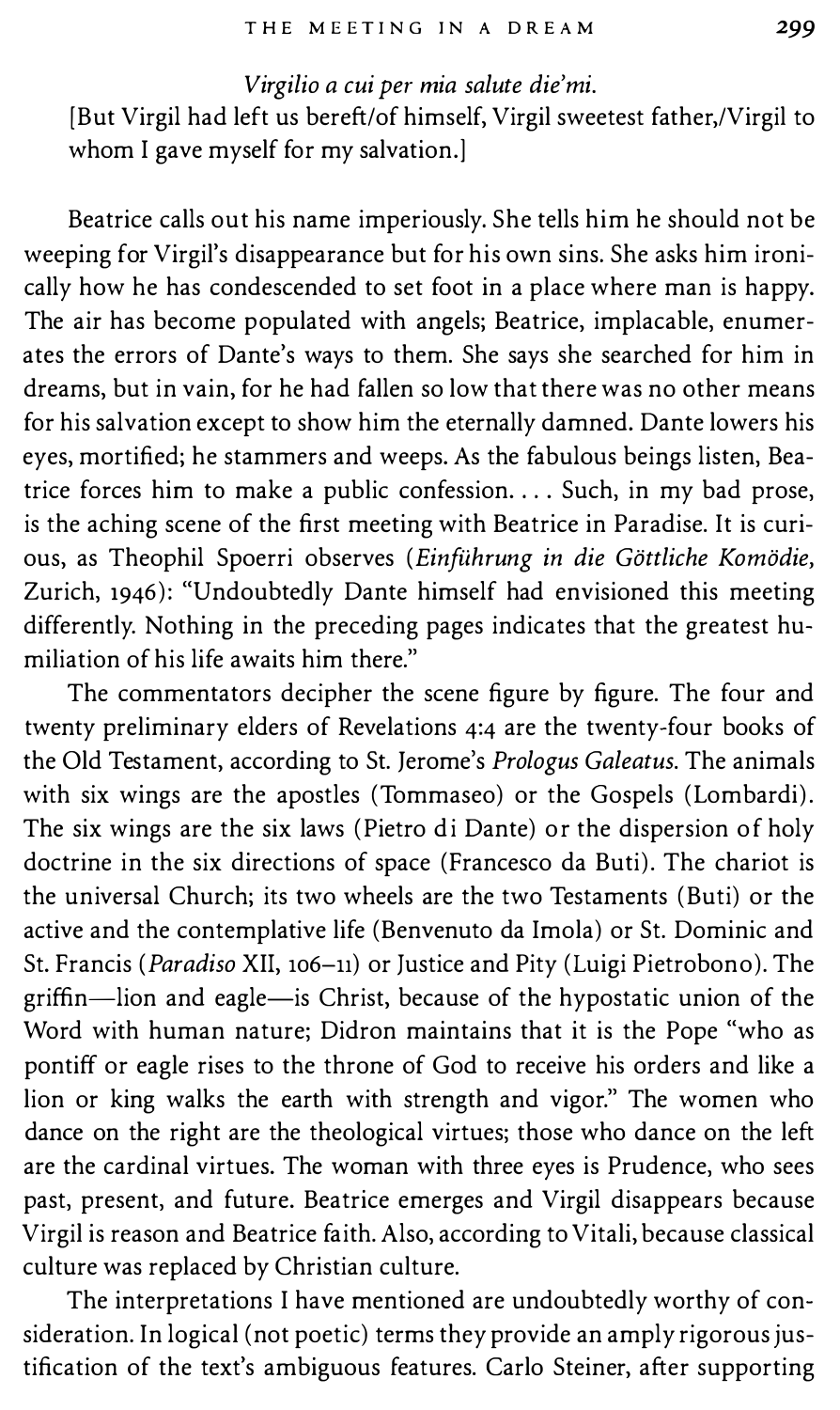certain of them, writes: "A woman with three eyes is a monster, but the Poet does not submit here to the restraints of art, because it matters much more to him to express the moralities he holds dear. Unmistakable proof that in the soul of this greatest of artists, it was not art that occupied the first place, but love of the Good." Less effusively, Vitali corroborates this view: "His zeal for allegorizing drives Dante to inventions of dubious beauty."

Two facts seem to me to be indisputable. Dante wanted the procession to be beautiful ("Non che Roma di carro così bello, rallegrasse Affricano" [Not only did Rome with a chariot so splendid never gladden an Africanus]) and the procession is of a convoluted ugliness. A griffin tied to a chariot, animals with wings that are spotted with open eyes, a green woman, another who is crimson, another with three eyes, a man walking in his sleep: such things seem better suited to the circles of the Inferno than to the realms of Glory. Their horror is undiminished even by the fact that some of these figures proceed from the books of the prophets ("ma leggi Ezechiel che li dipigne" [but read Ezekiel who depicts them]) and others from the Revelation of St. John. My reproach is not an anachronism; the other paradisiacal scenes exclude any element of the monstrous.'

All the commentators have emphasized Beatrice's severity; some, the ugliness of certain emblems. For me, both anomalies derive from a common origin. This is obviously no more than a conjecture, which I will sketch out in a few words.

To fall in love is to create a religion with a fallible god. That Dante professed an idolatrous adoration for Beatrice is a truth that cannot be contradicted; that she once mocked and on another occasion snubbed him are facts registered in the Vita nuova. Some would maintain that these facts are the images of others; if so, this would further reinforce our certainty of an unhappy and superstitious love. With Beatrice dead, Beatrice lost forever, Dante, to assuage his sorrow, played with the fiction of meeting her again. It is my belief that he constructed the triple architecture of his poem in order to insert this encounter into it. What then happened is what often happens in dreams: they are stained by sad obstructions. Such was Dante's case. Forever denied Beatrice, he dreamed of Beatrice, but dreamed her as terribly severe, dreamed her as inaccessible, dreamed her in a chariot pulled by a

•Having written this, I read in the glosses of Francesco Torraca that in a certain Italian bestiary the griffin is a symbol of the devil ("Per lo Grifone intendo lo nemico"). I don't know if it is permissible to add that in the Exeter Codex, the panther, a beast with a melodious voice and delicate breath, is a symbol of the Redeemer.